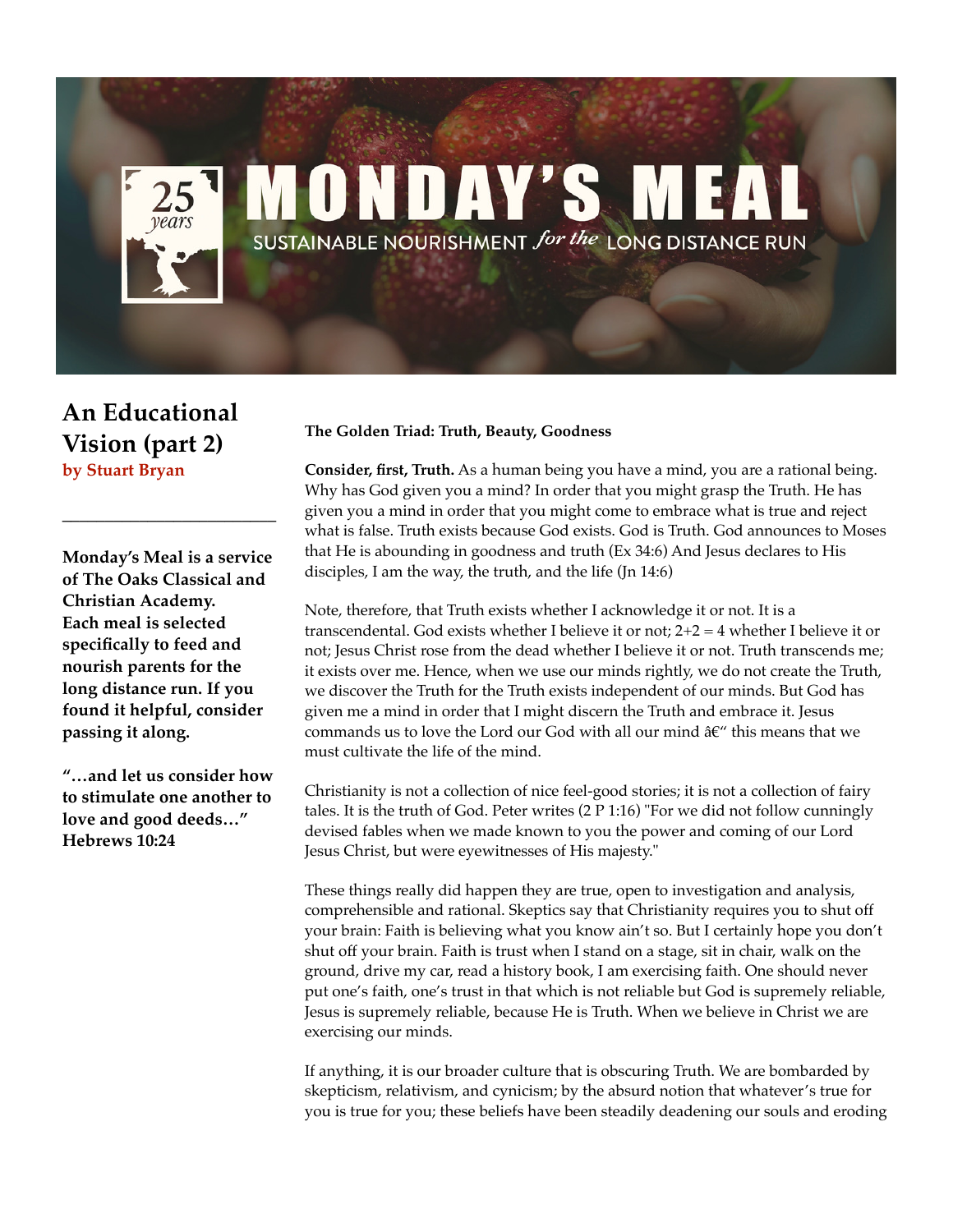our longing for the Truth. But Truth exists because God exists, and God has given us minds to apprehend and embrace the Truth. So we are to cultivate the life of the mind. Think. Reason. Explore. Evaluate.

So how do we cultivate the life of the mind? First, read the Word of God. Jesus prays for us in John 17:7, Sanctify them in the truth; Thy Word is truth. The psalmist reminds us in Psalm 119:151 You are near, O LORD, And all Your commandments are truth. Again we read in v. 160, The entirety of Your word is truth, And every one of Your righteous judgments endures forever. It was this Word on which Adam was to rely; this Word that Satan attacked in his temptation of Adam and Eve; this Word that the Church is to uphold. The Church is the pillar and support of the Truth (2 Tim 3:15). God's Word cultivates our minds so we can more faithfully embrace what is true and shun what is false.

Second, we cultivate our minds by studying the world God has made. Because Jesus is the Truth; because there is a God who has created all things and sustains all things; therefore, the world is full of Truth. The world really does exist; abstract realities are real; mathematical truths exist. Our calling as rational creatures is to study and embrace that which is true and repudiate that which is false. We are to cultivate our minds. Students, you are to cultivate the life of the mind; to learn to love God with your mind; to apprehend the truth with your mind. Irrational Christians are poor Christians.

**Consider, second, Goodness.** As a human you have a conscience, you are a moral being. Why has God given you a conscience? In order that you might understand and embrace what is good and reject what is evil. Conscience is the built-in power of our minds to pass moral judgments on ourselves, approving or disapproving our actions, thoughts, and plans, and telling us, if what we have done is assessed as wrong, that we deserve to suffer for it. Your conscience enables you to grasp and embrace what is good. Goodness exists because God exists. God is Goodness. God announces to Moses that He is bounding in goodness (Ex 34:6). And Paul reminds us in Romans that it is the goodness of God that leads us to repentance (2:4).

Note, therefore, that Goodness exists whether I acknowledge it or not. Like Truth it is a transcendental. Blasphemy is wrong whether I think so or not; immorality is perverse whether I think so or not; showing respect to parents is right whether I think so or not. And God has given me a conscience in order that I might discern Goodness and embrace it. We no more create Goodness than we create the Truth. Things don't become wrong because I say they are wrong; they are wrong, and I come to perceive that they are so. Because God exists and God is good, therefore Goodness exists, righteousness exists, independent of my choices or beliefs or opinions.

God declares in the prophet Isaiah, Woe to those who call evil good, and good evil; who put darkness for light, and light for darkness; who put bitter for sweet, and sweet for bitter (Is 5:20). Isaiah insists that our responsibility as human beings is to align our perception of what is good with what is in fact good. Just because we think or say it is good is not the measure of Goodness. We are to cultivate our conscience.

So how do we go about cultivating our conscience? First, read the Word of God. God's Word is good and defines goodness, equips us to recognize that which is good. My tongue shall speak of Your word, for all Your commandments are righteousness (119:172). Paul writes: "All Scripture is given by inspiration of God, and is profitable for doctrine, for reproof, for correction, for instruction in righteousness, that the man of God may be complete, thoroughly equipped for every good work" (2 Tim 3:16-17).

God's Word cultivates our conscience, equipping us to recognize and praise that which is good. Paul writes that the goal of our instruction is love from a pure heart and a good conscience and a sincere faith (1 Tim 1:5).

Second, we can study the deeds of men and nations. Because God is Good and has created and sustains all things, God has not left Himself without witness in human interchange and in history. By God's common grace, all men believer and unbeliever often recognize and resonate with that Goodness. The ancient, pagan biographer Plutarch writes in his, *Lives of Famous Greeks and Romans*: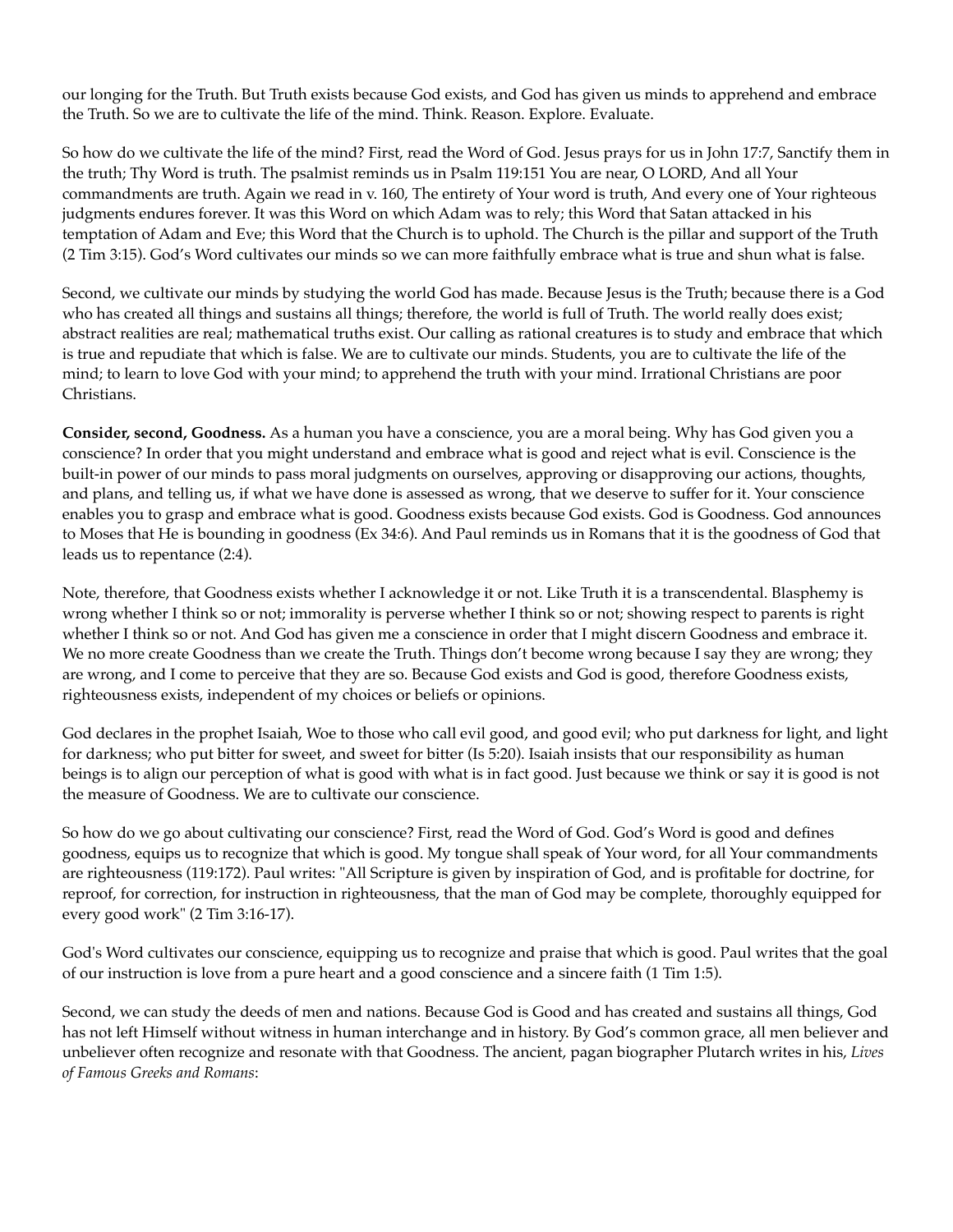â€œIt was for the sake of others that I first commenced writing biographies; but I find myself proceeding and attaching myself to it for my own; the virtues of these great men serving me as a sort of looking-glass, in which I may see how to adjust and adorn my own life.

Plutarch could distinguish virtue from vice because he was made in God's image. While he doesn't get it all right, he gets many things correct. God has been at work among all nations, leaving testimonies of His goodness. So we can study and benefit from these glimpses of Goodness so long as they harmonize with the Word of God. This is one of the chief benefits of the study of history. We are to cultivate our conscience in order to embrace Goodness.

**Finally, consider Beauty**. As a human being, you have an imagination; you are an aesthetic being. Aesthetics is the study of Beauty. Why has God given you an imagination? In order that you might understand and embrace what is beautiful and lovely. Your imagination enables you to understand and embrace Beauty. Beauty exists because God exists. God is Beautiful. Moses teaches us to sing, Let the Beauty of the Lord our God be upon us (90:17). And David declares his one desire is that I may dwell in the house of the Lord all the days of my life, to behold the beauty of the Lord (Ps 27:4).

Note, therefore, that Beauty exists whether I acknowledge it or not. Like Truth, like Goodness, it is a transcendental. Beauty is not in the eye of the beholder beauty is in the eyes of God and is reflected in the world that He has made. God has given us an imagination in order that we might discern Beauty and embrace it. Because God exists and God is beautiful, therefore Beauty exists, loveliness exists, independent of my choices. Our calling is to cultivate our imagination so that what we perceive to be beautiful and what is truly beautiful correspond so that we say, That is beautiful! or, That is ugly of the things God describes that way. Rotting flesh crawling with maggots is repulsive; a virgin bride adorned in her white dress is beautiful. A patchwork house is ugly; Rembrandt's "Nightwatch" is stunning.

So how do we cultivate our imagination? First, read and meditate on the Word of God. The Word of God is Beautiful, reflecting the character of the One who wrote it. The law of the Lord [is] more to be desired than gold, yea, than much fine gold; sweeter also than honey and the honeycomb (Ps 19:10). We pray, "Turn away my eyes from looking at worthless things, and revive me in Your word" (119:37). So Scripture exhorts us to "worship the Lord in the beauty of holiness" (Ps 29:2). Holiness is beautiful; the high priest's garments were made for glory and for beauty (Ex 28:2); the psalmist cries out, "How lovely Lord of hosts to me the tabernacles of thy grace" (Ps 84:1). God's word cultivates the imagination.

Second, Beauty exists in the world in nature, in art, in literature, in history, in architecture, in mercy ministry. Consider, pray, read and sing the psalms, meditate; compare what you see with what is described as beautiful in the Word of God. Cultivate your imagination even as you cultivate your mind and your conscience. Learn to identify and appreciate what is beautiful.

**Conclusion:** What we find, therefore, is that we have been created with minds, consciences, and imaginations with these receptors in order that we might perceive and embrace Truth, Goodness, and Beauty transcendentals. Paul commands us in Phil 4:8:

Finally, brethren, whatever things are true, whatever things are noble, whatever things are just, whatever things are pure, whatever things are lovely, whatever things are of good report, if there is any virtue and if there is anything praiseworthy meditate on these things. Here Paul borrows from a typical Stoic list of virtues to summarize the eternal realities, the transcendentals, upon which we are to meditate. Paul commands us to cultivate the life of the mind, the life of the conscience, the life of the imagination in order that we might perceive and embrace what is true (Truth), what is noble, just, pure, virtuous (Goodness), and what is lovely, praiseworthy (Beauty). We are to meditate on these things because God is these things. As we come to perceive these realities, these transcendentals, more fully, we are coming to know God more fully. God Himself is Truth, Goodness, and Beauty. So the goal of human life is to delight in what is true, what is good, and what is beautiful; for we have been made in His image. We are to reflect His glory.